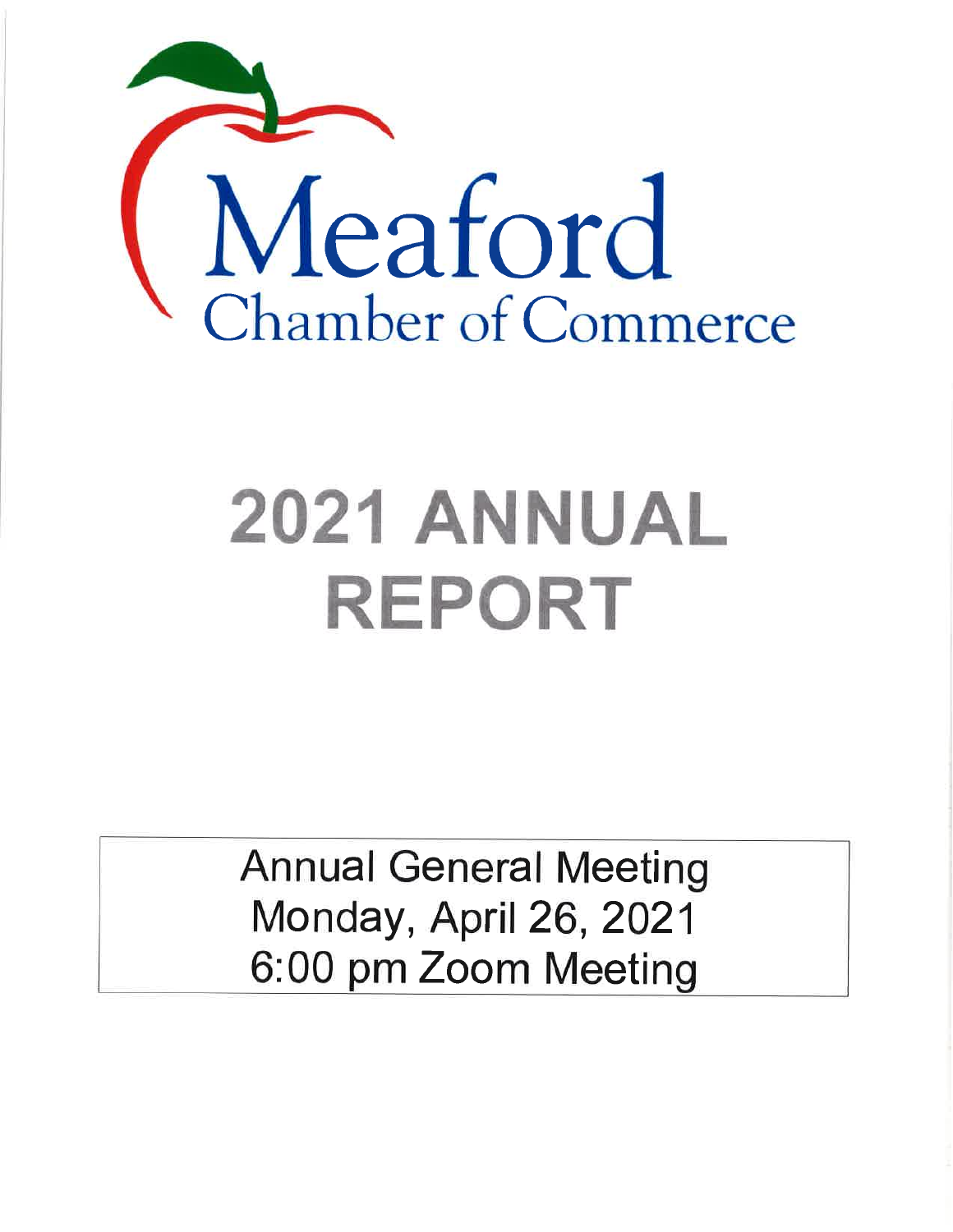

## 2021 ANNUAL GENERAL MEETING AGENDA

Monday, April26,2021 Zoom Meeting Time: 6:00 pm

## 1. M.C. -Brian Johnson Welcome: Call to Order

- 
- Please microphones meet as an interpretationer meeting will be recorded it. Brian explains the AGM ll. Brian introduces Mayor Barb Clumpus to bring greetings on behalf of the Municipality of Meaford
- lll. Explains the Format for voting& making motions

- ll. Formal meeting: President, Scott Gooch l. Approval of minutes: 2020 Annual General Meeting Motion to Accept/Second/Discussion
	- ll. Annual Reports:
		- Treasurer's Report, 2020 Financial Statements- Joyce Adams
		- Motion to Accept/Second/Discussion

- III. Elections to the Board of Directors: Brian Johnson<br>
I. Report of Nominating Committee: Brian Johnson introduce the present board<br>
members Motion to accept/Second
	- II. Call for further nominations from the floor Motion to accept/Second

#### lV. New Business: President, Scoft Gooch Review of Past Year

- 
- $\triangleright$  Members of the Economic Recovery Committee<br>
o Committee was established to help Meaford Businesses navigate through COVID shutdowns and recovery
	- o Provided donated PPE to businesses
	- o Advocated for Patios on Sykes
- $\circ$  Managed delivery of Municipally funded E-Commerce grants<br>
> Members of the Events Team
- 
- o Established to help new and annual events navigate through requirements, provide mentorship and networking to establish a diverse event schedule.<br>> Dragons Event for 2020 -Virtual from Woodford Hall, released via Vimeo in
- **December**
- o Increased the Student Bursary that will be awarded in 2021<br>
> The Apple was open again in 2020
- - o Statistics collected were provided to tourist groups and the Municipality (> 8,400 visitors)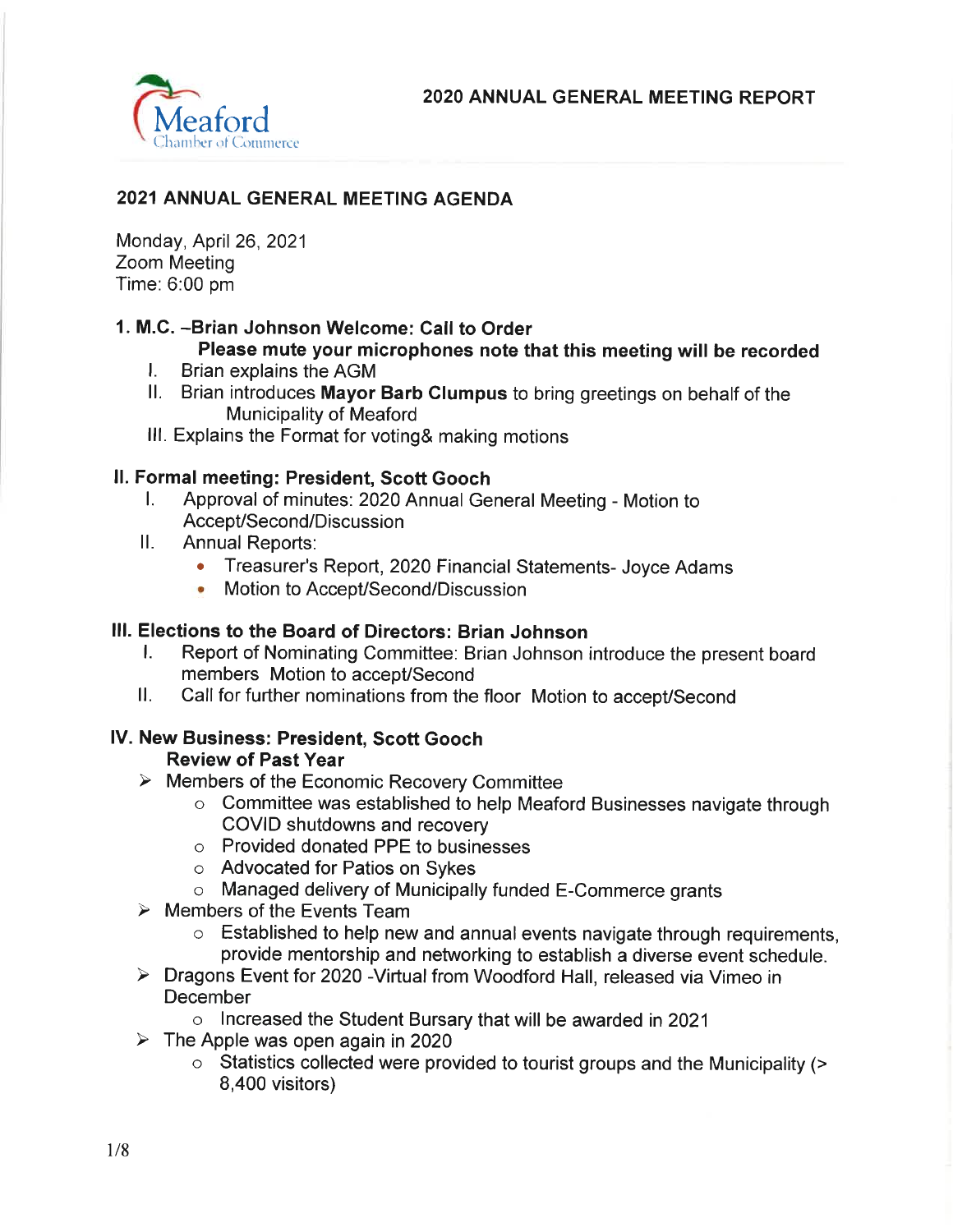

- Interior renovations were completed: Walls, floors, brochure racks and lighting were upgraded. Seasonal lights outside. Outside renovations will be completed in 2021 with support from the Kinsmen.
- $\blacktriangleright$  Participated in Grey Roots Reads
- $\blacktriangleright$  Monthly articles submitted to The Meaford Independent by various Board Members to address current issues
- $\blacktriangleright$  Open for Business promotions and videos
- $\geq$  Zoom Meetings:
	- o Town Hall May 2020 with Alex Ruff and Bill Walker
- Focusing on Restaurants to understand what help looks like<br>
≥ 22<sup>nd</sup> Annual Community Awards: Pivoted to Facebook
- 
- $\triangleright$  Annual On-line Auction June this year

#### Brief Outlook for 2021/22

- $\triangleright$  Re-establish formal lines of communications with Council, to better advocate
- $\triangleright$  Influence Paid parking Policy to mitigate impact on business and tourism
- $\triangleright$  Continue Zoom After 5 until we can return in person
- $\triangleright$  Get the Apple on Ontario by Bike map
- $\triangleright$  Sell Meaford hats (and T-shirts?) from the Apple
- $\geq$  Live Dragons 2021 in Meaford Hall with host comedian Evan Carter

#### V. Featured Speaker: Brian Johnson lntroduction:

l) Dr. lan Arra joined the Grey Bruce Health Unity in 2015 during postgraduate training and following that working as a Physician Consultant. As well as his medical degree, Dr. Arra completed postgraduate training in Public Health and Preventive Medicine and a Master's in Epidemiology and Biostatistics.

He has worked on a variety of public health initiatives including - road safety, nuclear Emergency Response Planning, health effects of wind farms, resource prioritization, electronic documentation implementation, climate change mitigation and the built environment.

Dr. Arra strongly believes that knowledge through research empowers both the individual and the community.

ll) Question and Answer Session

### Vl. Adjournment

Time - Motion to Accept/Second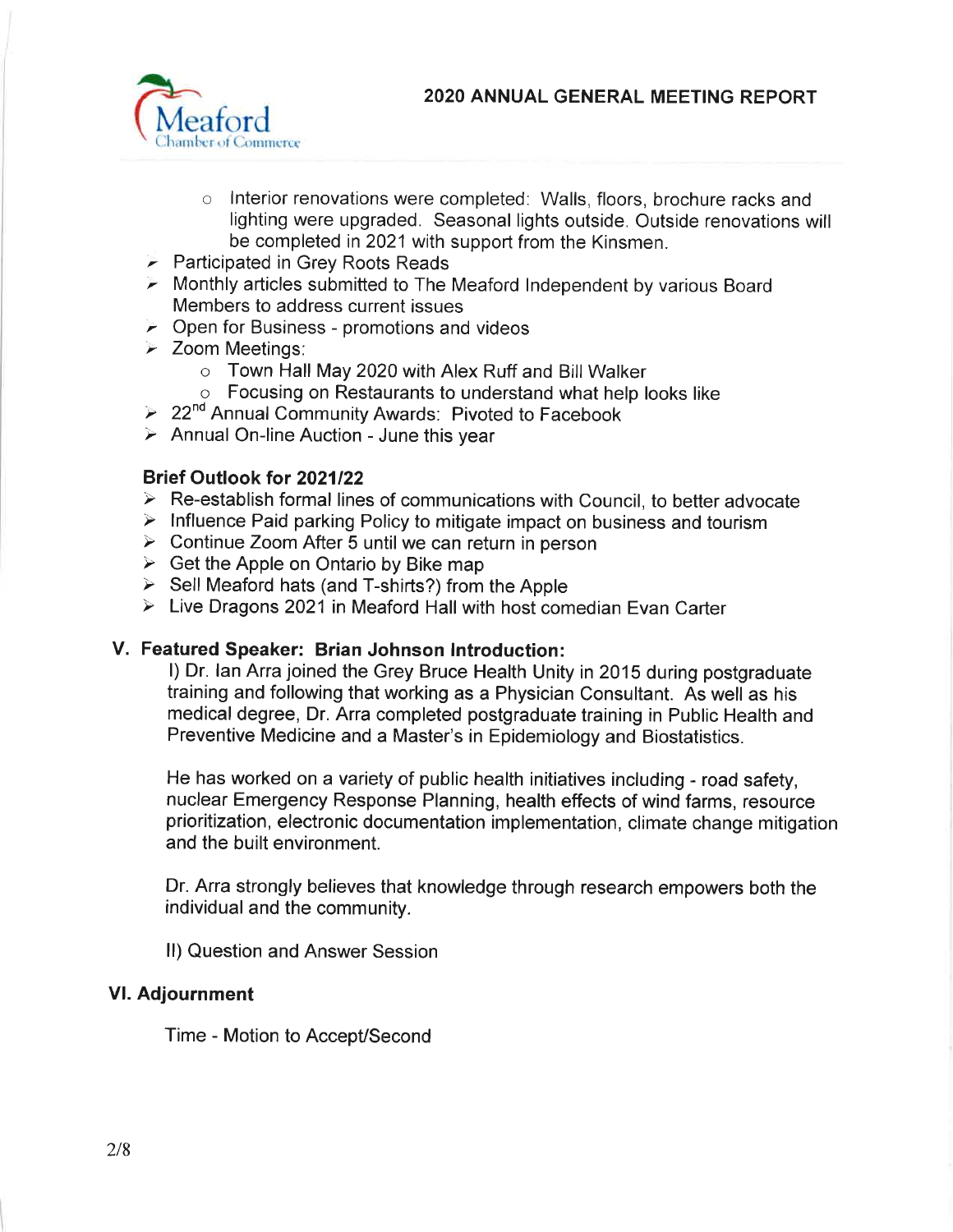

#### CURRENT BOARD OF DIRECTORS

President -Scott Gooch. Bayview Escarpment Fine Furniture & Cabinetry Vice President - Rob Uhrig - Bruce Street Technologies Past President - Brian Johnson - Johnson & Robertson Financial Treasurer - Joyce Adams - Community Living Meaford Director - JD Moffat - Jewel 99.3 Director - Brandon Forder - Canadian Pet Connection Director - Julia White - The Co-operators Director - Vic Michener - My Favorite Marketer Dan White - Kinsmen Director - Pam Tupper - Grey Noise Entertainment Director - Angela Forder - Canadian Pet Connection

#### CURRENT STAFF

Chamber Manager - Kim Ware

#### 2020 ANNUAL GENERAL MEETING - Minutes

Wednesday, July 29, 2020 Zoom Meeting Time: 6:00 pm

#### l. 6:15 pm AGM Called to Order

#### Present:

Board and Staff: Brandon Forder, Rob Uhrig, Brian Johnson, Scott Gooch, Joyce Adams, Vic Michener, Bob Peel, Julia White, Kim Ware

Ghamber Members: Stefanie McKay, Charlie Aitken, Shirley Keaveney, Janet Sperling

Brian Johnson, Past President and Master of Ceremonies, welcomed everyone, explained the format for voting, making motions and asked everyone to please mute their microphones.

Mayor Barb Clumpus was to bring greetings on behalf of the Municipality; however was unable to join us. Shirley Keaveney, Deputy Mayor brought greetings from the Municipality of Meaford

#### ll. Formal meeting: President, Scott Gooch

l. Motion: Moved by Brandon Forder and seconded by Brian Johnson to accept the <sup>2019</sup> Minutes. Carried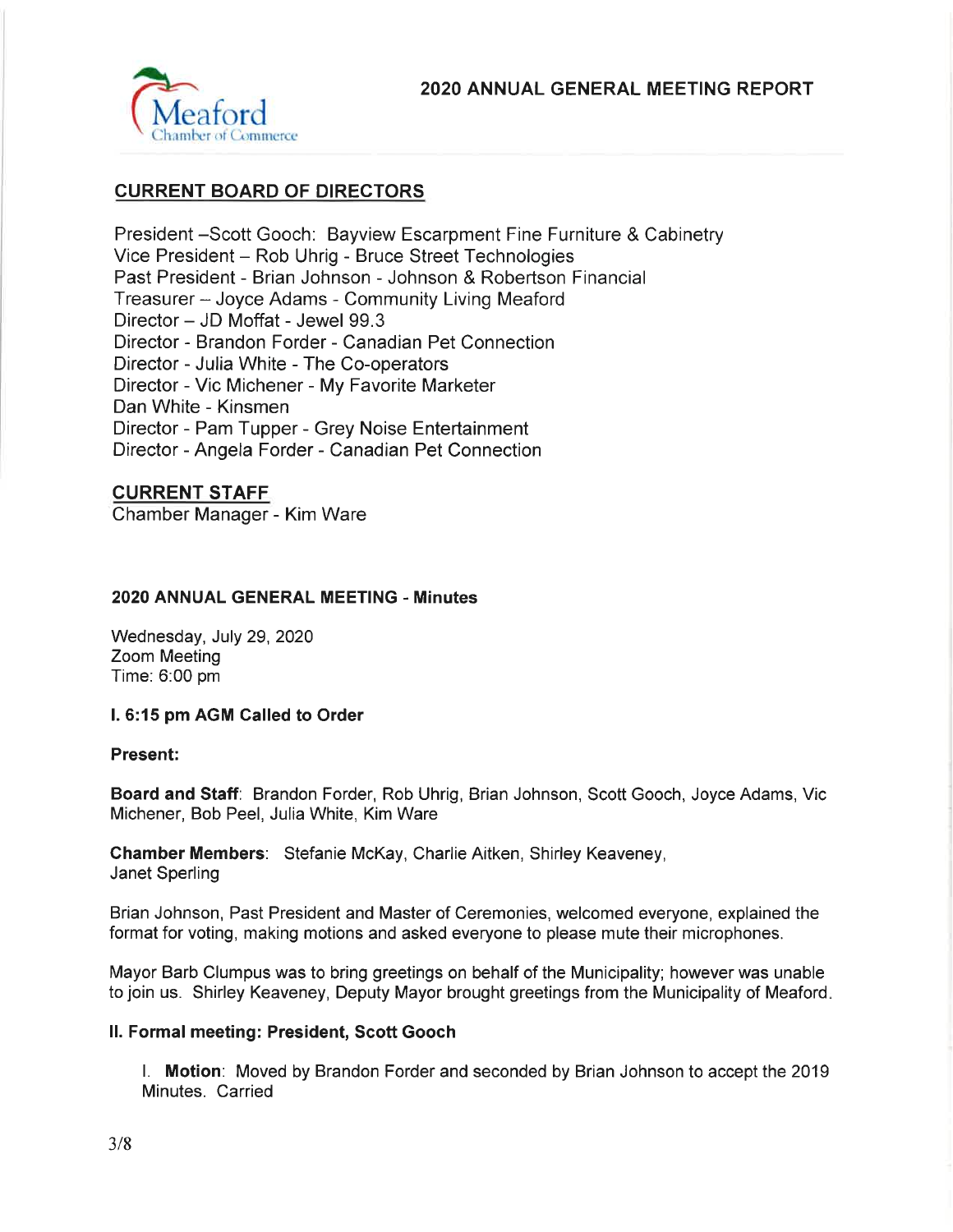

ll. 2019 Treasurer's Report: Presented by Joyce Adams, Treasurer

Motion: Moved by Joyce Adams and seconded by Vic Michener to accept the Treasurer's Repot. Carried 2019

#### lll. Elections to the Board of Directors: Brian Johnson

#### l. Report of Nominating Committee:

Brian Johnson introduces the present board members for the Meaford Chamber of Commerce for 2020 as follows: Past President: Brian Johnson, President: Scott Gooch, Vice President: Rob Uhrig, Treasurer: Joyce Adams, Directors: Brandon Forder, JD Moffat, Julia White, Bob Peel, Vic Michener,

ll. Call for further nominations from the floor: Brian Johnson called for nominations from the floor.

Motion: Moved by Charlie Aitken to accept a nomination of Charlie Aitken. lt wasagreed that Charlie Aitken would submit an application and apply to the Board through the traditional method.

#### lll. New Business: President, Scott Gooch

l. After being closed for at least 3 years, we opened the Apple last year. We firmly believe that the Apple is the principle - and currently really only - dedicated point of delivery of our collective tourism efforts to the tourists themselves. This year we have 3 staff andjust completely renovated the Apple inside and, with the assistance of the Kinsmen this autumn, outside. We are also selling Meaford T shirts from the Apple, on behalf of the Meaford lndependent, and there is scope to expand the merchandise on offer.

ll. The Chamber, alongside the BIA and the Municipality of Meaford, has been working as part of the Meaford Economic Recovery Task Force to assist all our businesses to succeed in the face of COVID. ln particular, the Chamber has brought forth and championed Bump Out Patios on Sykes, the eCommerce Assistance Program, funded by the Municipality and administered by the Chamber, develop and distribute Business Re-opening packages, and we continue to push for the opening of all public restrooms and the creation of a picnic area in the Market Square.

III. In April we hosted a Zoom Town Hall meeting with Alex Ruff, MP, and Bill Walker, MPP, on behalf of the Municipalities of Meaford, Grey Highlands and West Grey Township, allowing our businesses to discuss their concerns and to seek answers about COVID and its impact on the economy.

lV. ln June we held a Zoom Meeting with Restaurants to discuss plans for Patios and a plan to develop Market Square. lt was an opportunity for the Chamber and Municipality to understand the challenges from these local businesses.

V. Kim Ware is posting and sharing dailymember business posts on lnstagram and Facebook. She has expanded the weekly Chamber Chat eblast and we are now on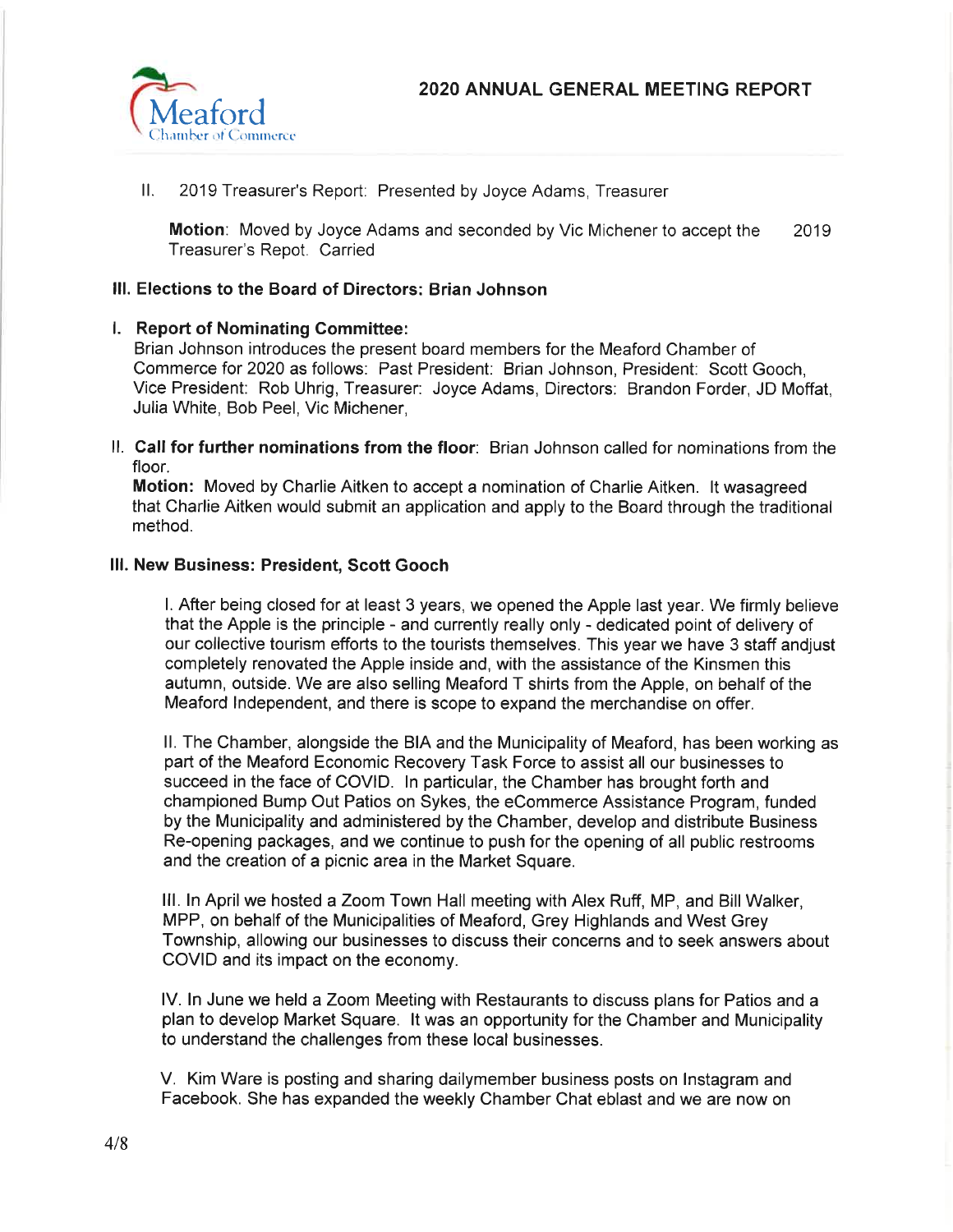

YouTube. ln just a few months she has established an online lnstagram following of over 400 - that means over 400 people who could be sharing and chatting up your business.

Vl. The Meaford Chamber has begun submitting articles to the Meaford lndependent every month or two, letting the community know what issues we are working.

Vll. Our Dragons event is an important vehicle to support new and expanding Meaford businesses. ln addition to the prizes awarded, contestants receive valuable insight and business mentoring, both before the event and after. Despite COVID 19, we will be running the event again this year, with an in-person gala, within guidelines. We hope to publish more in the coming fortnight.

Vlll. Our Boardroom provides a meeting space for at least 4 community groups and we have supported multiple open houses for Chamber members, new and established. Speak to Kim Ware if you need some space to hold your meeting.

#### lV. Featured Speakers: Brian Johnson lntroduction:

l) Rob Voigt Director of Planning Parkbridge Lifestyle Communities

Robert Voigt President of the Georgian Triangle Development lnstitute; the first Canadian member of the Urban Land lnstitute's, Health Leaders Network; advisory board member for ECOHealth Ontario; and, is an artist, writer and Registered Professional Planner practicing tor 25 years in governmental and private sector organizations in Canada and the US.

He has a well-documented record of success with projects that have been recognized internationally in healthy community design, urban access to nature, and community engagement.

He has written over 40 articles for publications such as Municipal World, Ontario Planning Journal; APA Journal and Plan Canada and has twice been featured on CBC Radio's Spark to discuss urban planning issues.

Rob is also a member of CHMC's Expert Community on Housing (ECOH) which provides insights on the National Housing Strategy ll) Question and Answer Session

#### Vl. Adjournment

7:30pm - Moved by Rob Uhrig and seconded by Joyce Adams

#### ACTIONS TAKEN BY THE BOARD OF DIRECTORS - YEAR ENDING DECEMBER 2019

#### **JANUARY**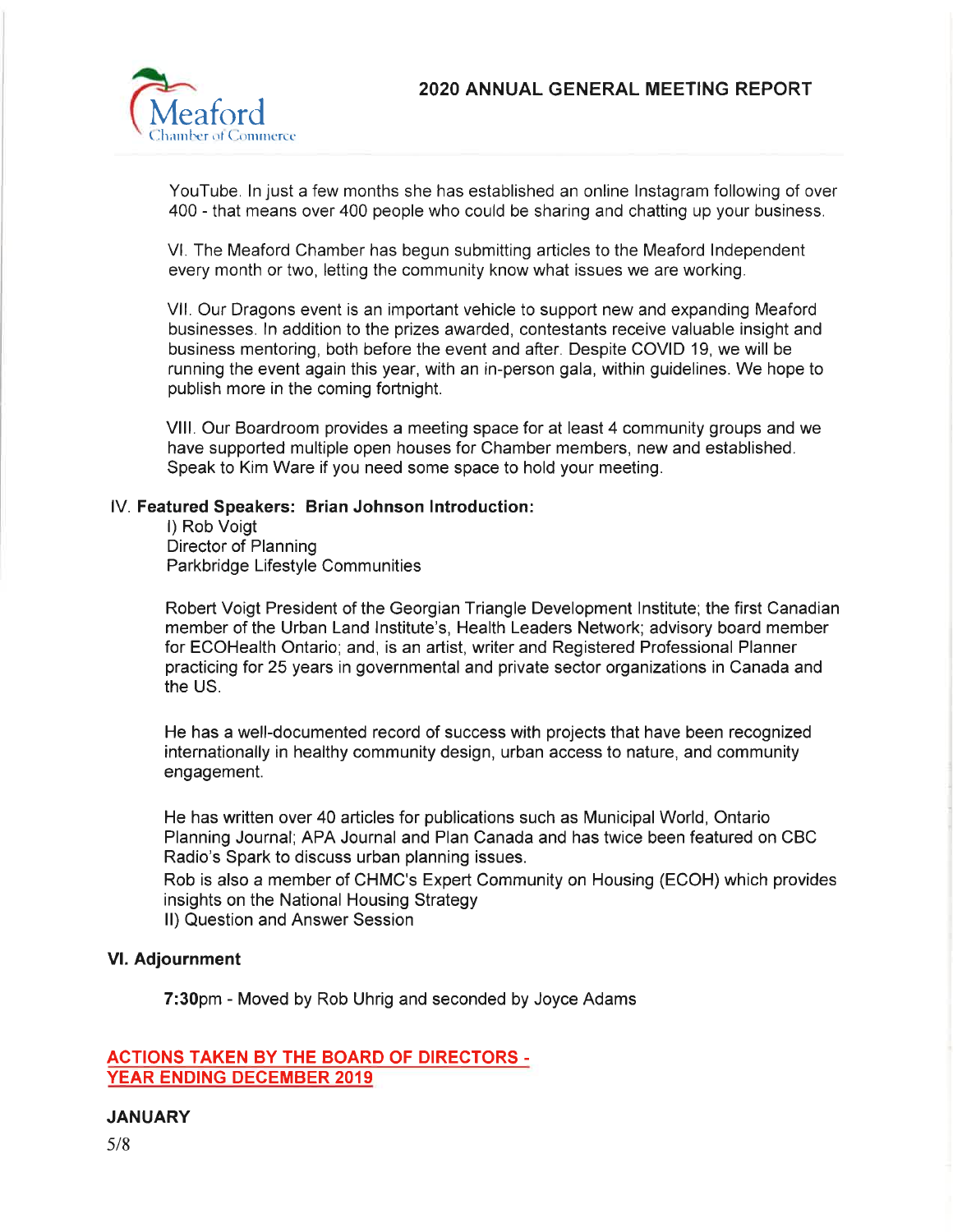

2O2O ANNUAL GENERAL MEETING REPORT

-The Chamber started the year with 141 members

#### FEBRUARY

-Started to plan what was needed to open the Apple after being closed for 3 years

- -Donation requests are being made for the Auction
- Plans start for the Community Awards

#### MARCH

-Apple Budget approved

#### APRIL

-Application out for Apple Tourist Position

-Repairs Scheduled

-Dragon's Contestant and Sponsor Applications to be rewritten

-Vic Michener joins the board

#### **MAY**

-Brainstorming meeting with local businesses to plan for summer season

-Georgian Bay Community School Bursary approved

- Municipality Community Grant Program approved re Dragons Event

-Bruce Street Technologies provides free Apple Hot Spot, computer and phone for the Apple

-Chamber lobbies to have rules around A Frame signs relaxed

Lobby to keep one lane open during Bridge reconstruction.

-Brandon Forder joins the board

#### JUNE

-Bruce Street Technologies provides the Chamber with internet free of charge

-Photocopier upgraded

-Rob Uhrig joins the Board

#### JULY

-Promote Dragon Contestants -Support Christmas in July with promotion

#### AUGUST

-Dragon's Facebook page created

-Dragon's Rebranded

-Free Friday swims through the Chamber a success

#### **SEPTEMBER**

-Social Media Seminar presented -Economic Development Strategic Plan Meetings attended -Volunteer as MIFF Popcorn Chefs -My Favorite Marketer hosts website as cost savings

#### **OCTOBER**

-Successful Dragons event completed -Santa Clause Parade planning begins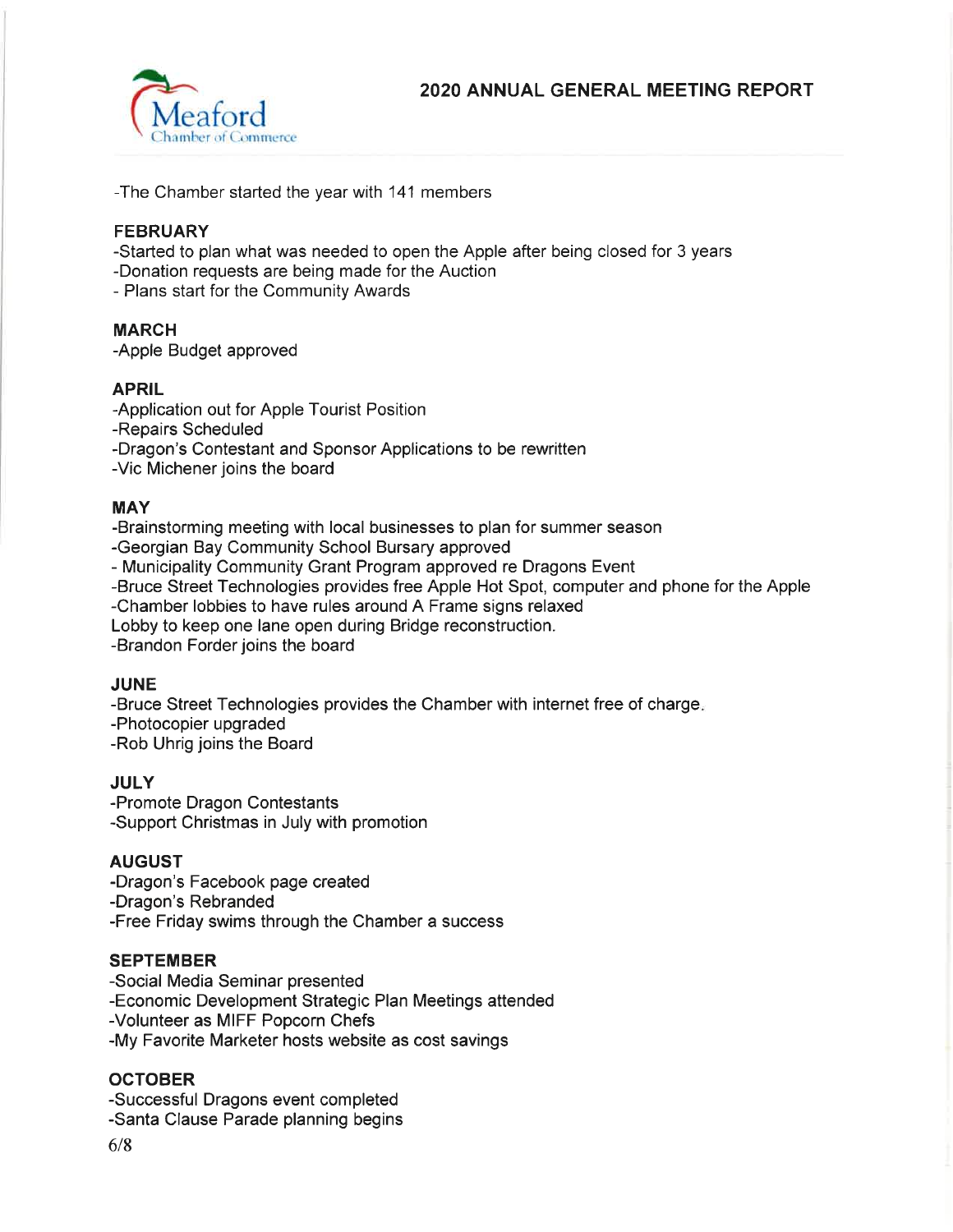

#### NOVEMBER

-Start to plan 2020 Community Awards event rebranding -Apple planning starts for 2020 season -2020 Auction planning in motion

#### DECEMBER

-Planning how to utilize Market Square jointly with the BIA -Coat and Food Drive started for Golden Town Outreach

#### CONTACT INFORMATION

The Meaford Chamber of Commerce 13 Nelson Street West Meaford, Ontario N4L 1N1 Phone: (519)538-1640 Email: admin@meafordchamber.ca Website: meafordchamber.ca

#### OFFICE HOURS

Tuesday to Friday 9:00am to 2:00pm. Available by appointment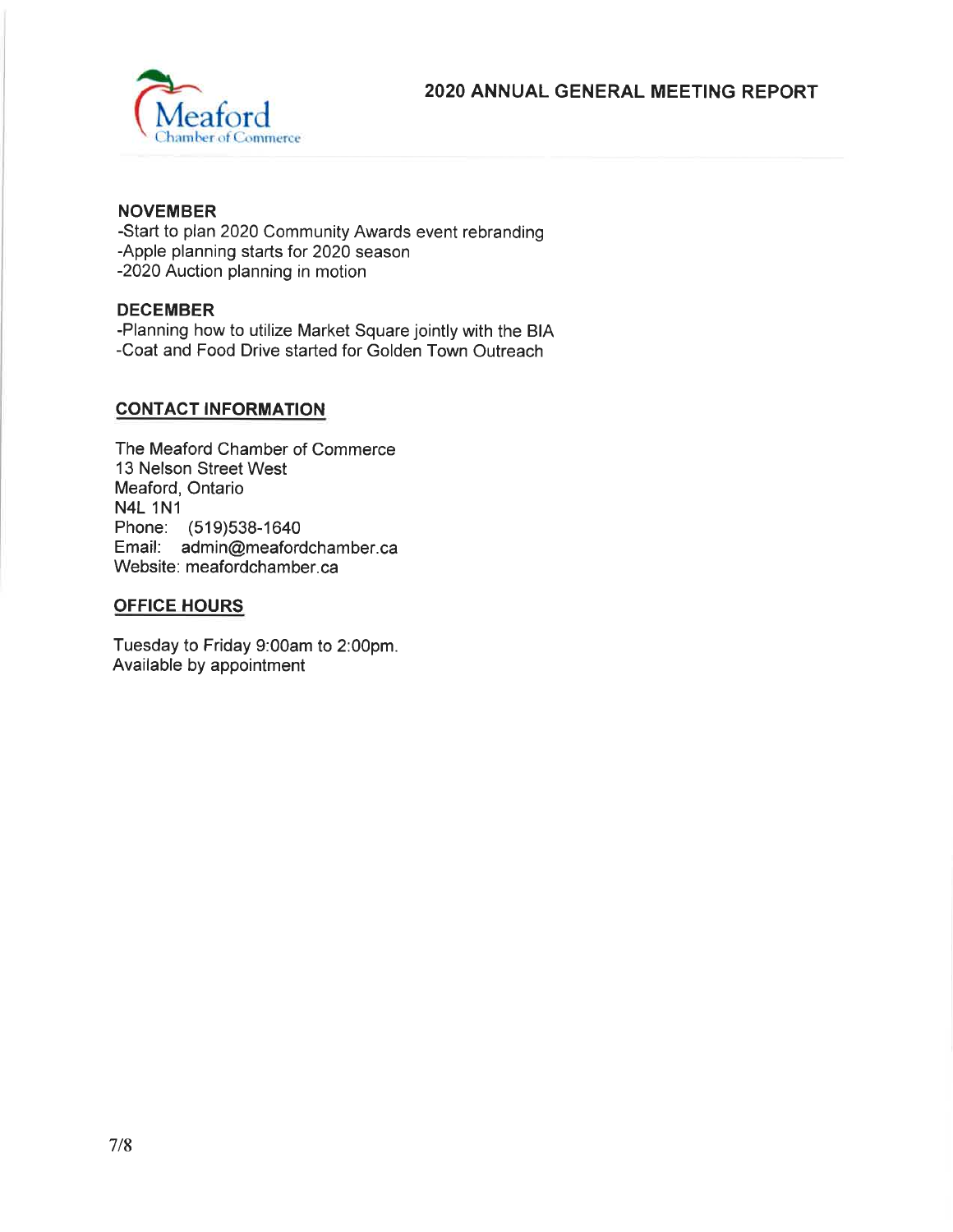## MEAFORD CHAMBER OF COMMERCE

FINANCIAL STATEMENTS

DECEMBER 31,2020

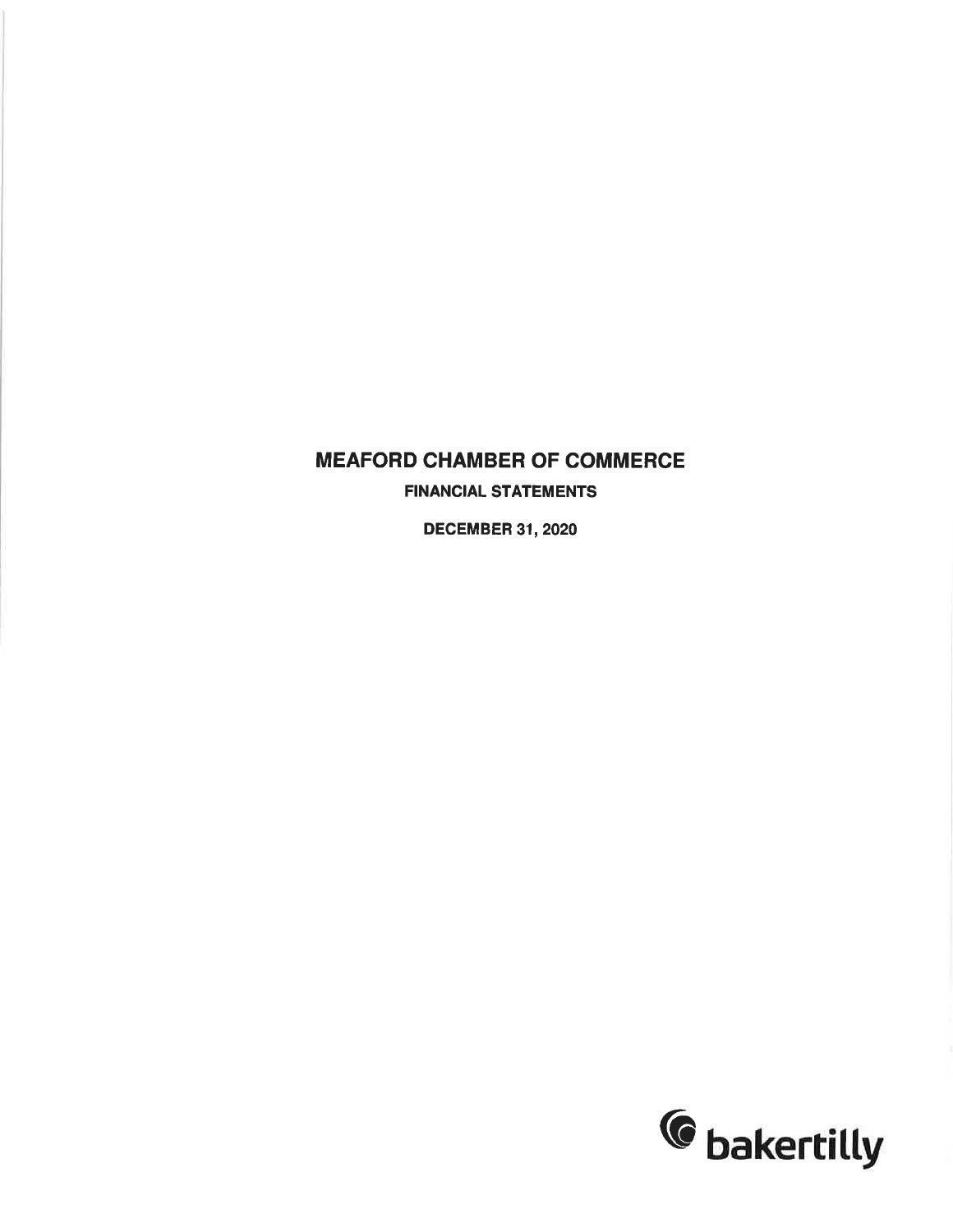#### MEAFORD CHAMBER OF COMMERCE BALANCE SHEET AS AT DECEMBER 31

| <b>Assets</b>                                                     | 2020<br>\$         | 2019<br>\$           |
|-------------------------------------------------------------------|--------------------|----------------------|
|                                                                   |                    |                      |
| Current<br><b>Bank</b><br>Accounts receivable<br>Prepaid expenses | 36,488<br>757<br>٠ | 30,272<br>170<br>395 |
|                                                                   | 37,245             | 30,837               |
| <b>Liabilities</b>                                                |                    |                      |
| Current<br>Accounts payable and accrued liabilities               | 5,276              | 1,671                |
| <b>Retained income</b>                                            |                    |                      |
| Retained income                                                   | 31,969             | 29,166               |
|                                                                   | 37,245             | 30,837               |
| Approved on behalf of the board<br>Director                       |                    |                      |

Director